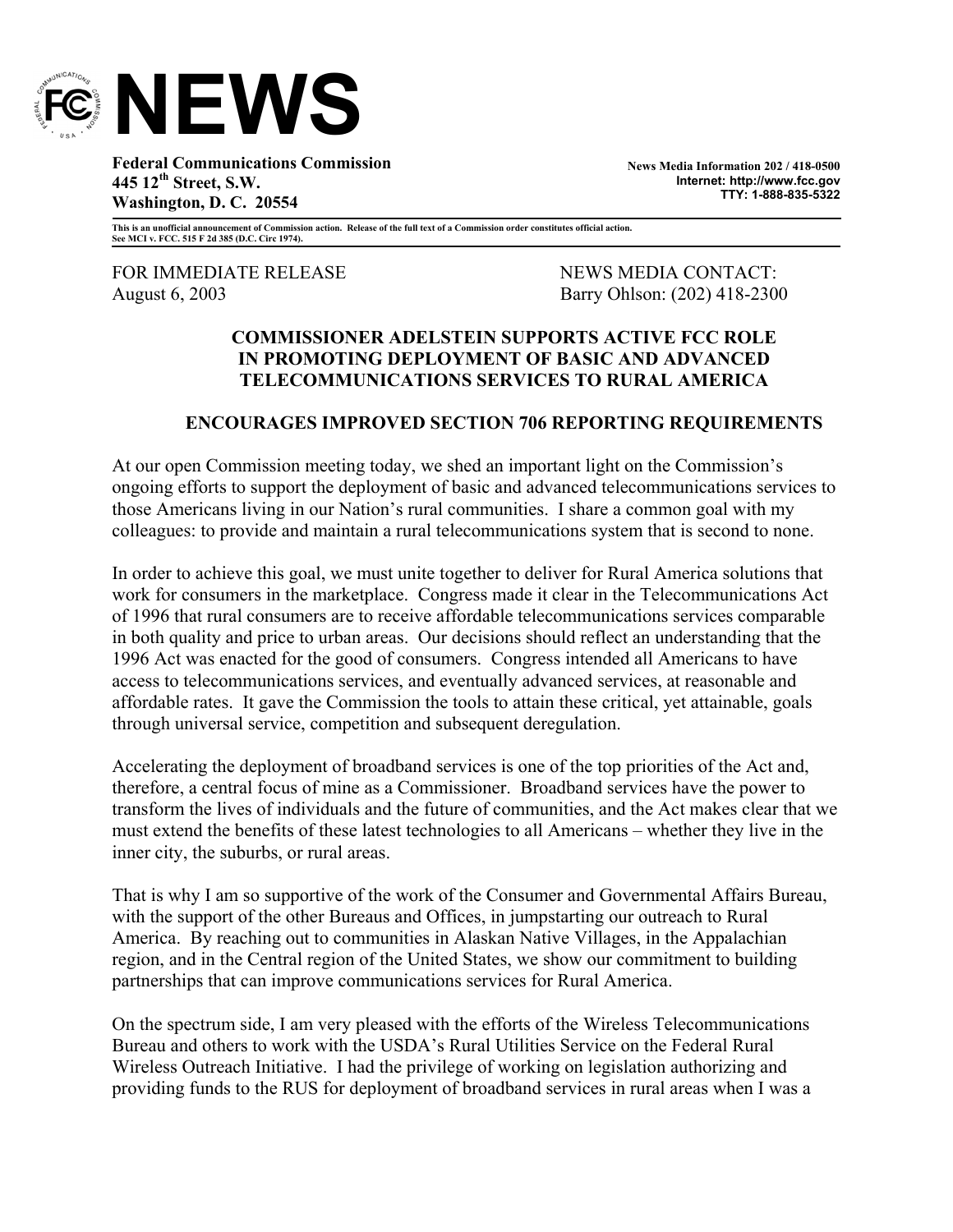staffer in the Senate as part of last year's Farm Bill. It truly was a landmark piece of legislation as it was the largest rural broadband deployment initiation in U.S. history. It is so worthwhile to explore the wireless applications of this legislation, as I truly believe that spectrum-based services offer great potential to Rural America. I look forward to working with my colleagues to continue our effort to encourage new and innovative technologies, and a more intensive use of spectrum, in order to maximize that potential.

I have spoken in the past about Monet Mobile, the first wireless provider in the country to launch broadband Internet access using Qualcomm's high data rate technology. It is a great story, particularly when you consider that the company chose first to provide its high-speed wireless Internet services in seven Midwestern towns, including Fargo, North Dakota, and Sioux Falls, in my home state of South Dakota.

I also recently learned of another company, Clearwave, which is providing high-speed wireless services in a 100-mile radius around Jonesboro, Arkansas. Clearwave is using unlicensed spectrum to provide high-speed Internet right now to the residents and businesses of North East Arkansas, which is almost in the middle of our targeted Delta Region, a historically underserved area. And today, we are lifting our Alaskan Bush Policy to provide improved communications to Alaska Bush communities spurred in part by improved services in those areas served by both General Communications, Inc. and AT&T Alascom. This is a classic example of new services driving down prices, while at the same time improving service, in some of our country's smallest and most isolated communities.

These are exactly the type of success stories we want to encourage in the future. I look forward to working with the Office of Strategic Plans and Policy on its planned showcase to highlight those companies that already are using spectrum to extend broadband to rural areas.

I would also like to thank the Wireline Competition Bureau for its report on the availability of broadband services in rural areas. Having a baseline of data and analysis to assess the availability of broadband services is essential, particularly given the unique challenges in deploying broadband services in rural areas. The Commission has appropriately recognized that rural carriers often have higher operating and equipment costs attributable to lower population density, small exchanges, and lack of economies of scale. Consequently, we must be vigilant and expend extra effort to ensure that consumers in rural America have access to comparable services to those offered in urban areas.

Despite all of the obstacles facing rural areas, I am proud that in South Dakota, as in many other rural states, many of the smallest communities have broadband. Some even have competing providers. Small telephone companies, coops, wireless providers, and the people who run these companies have done an incredible job of delivering top quality service to their customers, even in the most rural areas. People like George Strandell of Golden West told me last summer about the thousands of dollars he spent to hook up a remote ranch to broadband – money he never hopes or plans to recover. People like George reinvest their money and lives in their own communities because they care about them. The high level of commitment and the technology deployed is truly amazing to me. These stories also underscore for me the inextricable link between promoting broadband deployment and universal service. Unless universal service